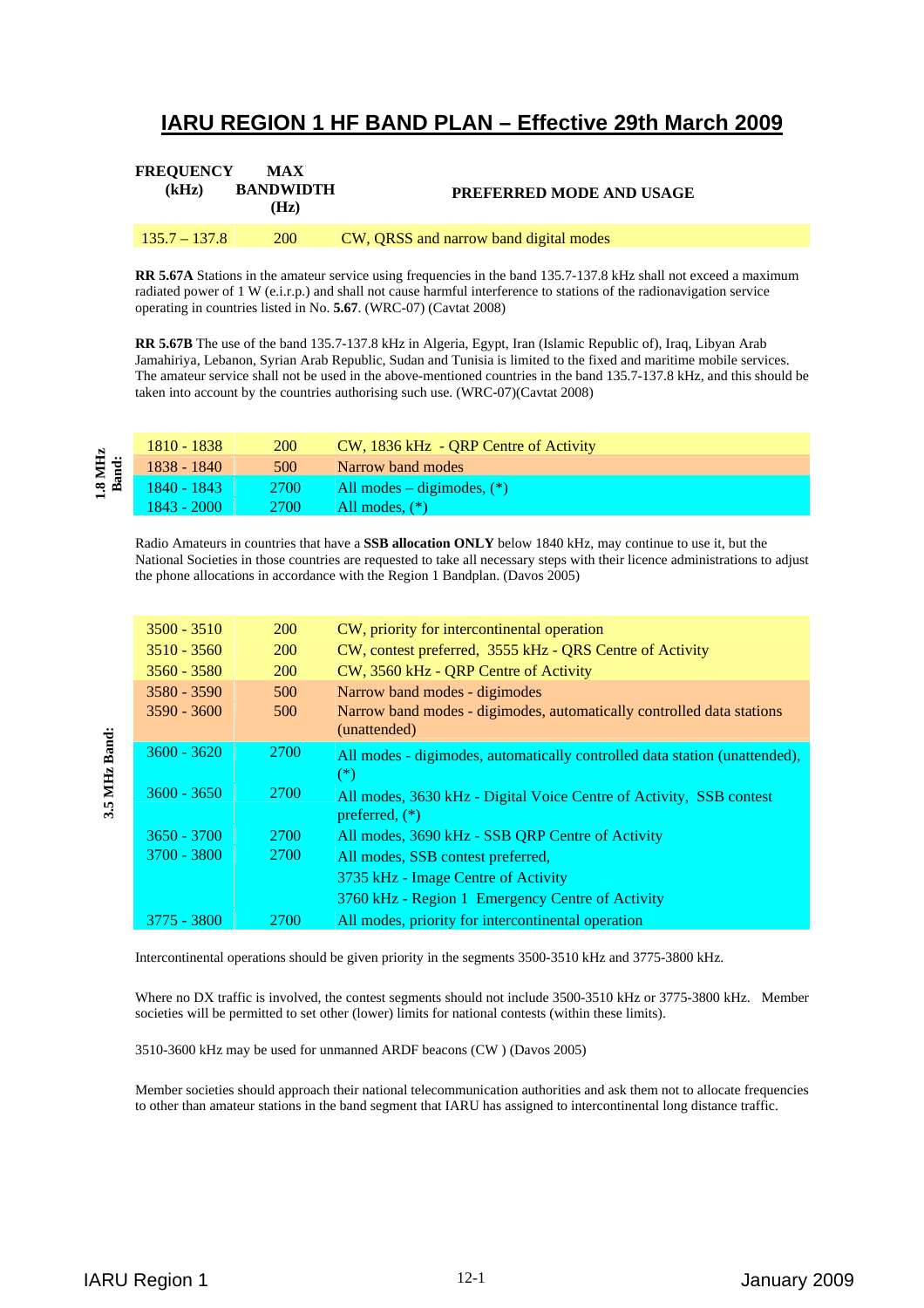|                | $7000 - 7025$ | <b>200</b>  | CW, contest preferred                                                          |
|----------------|---------------|-------------|--------------------------------------------------------------------------------|
|                | $7025 - 7040$ | <b>200</b>  | CW, 7030 kHz - QRP Centre of Activity                                          |
|                | 7040 - 7047   | 500         | Narrow band modes - digimodes                                                  |
|                | 7047 - 7050   | 500         | Narrow band modes – digimodes, automatically controlled data stations          |
|                |               |             | (unattended)                                                                   |
| MHz Band:      | $7050 - 7053$ | <b>2700</b> | All modes - digimodes, automatically controlled data stations (unattended) (*) |
|                | $7053 - 7060$ | 2700        | All modes - digimodes                                                          |
|                | $7060 - 7100$ | 2700        | All modes, SSB contest preferred                                               |
| $\overline{ }$ |               |             | 7070 kHz - Digital Voice Centre of Activity                                    |
|                |               |             | 7090 kHz - SSB QRP Centre of Activity                                          |
|                | $7100 - 7130$ | <b>2700</b> | All modes, 7110 kHz – Region 1 Emergency Centre of Activity                    |
|                | 7130 - 7200   | 2700        | All modes, SSB contest preferred, 7165 kHz - Image Centre of Activity          |
|                | $7175 - 7200$ | 2700        | All modes, priority for intercontinental operation                             |
|                |               |             |                                                                                |

|  | $\approx \frac{32}{2}$ $\frac{10100 - 10140}{10140 - 10150}$ 200 CW, 10116 kHz - QRP Centre of Activity |
|--|---------------------------------------------------------------------------------------------------------|

SSB may be used during emergencies involving the immediate safety of life and property and only by stations actually involved in the handling of emergency traffic.

The band segment 10120 kHz to 10140 kHz may be used for SSB transmissions in the area of Africa south of the equator during local daylight hours.

News bulletins on any mode should not be transmitted on the 10 MHz band.

| 14000 - 14060   | <b>200</b>            | CW, contest preferred, 14055 kHz - QRS Centre of Activity                                                                                                                                                                            |
|-----------------|-----------------------|--------------------------------------------------------------------------------------------------------------------------------------------------------------------------------------------------------------------------------------|
| 14060 - 14070   | <b>200</b>            | CW, 14060 kHz - QRP Centre of Activity                                                                                                                                                                                               |
| 14070 - 14089   | 500                   | Narrow band modes - digimodes                                                                                                                                                                                                        |
| 14089 - 14099   | 500                   | Narrow band modes - digimodes, automatically controlled data stations                                                                                                                                                                |
|                 |                       | (unattended)                                                                                                                                                                                                                         |
| 14099 - 14101   |                       | <b>IBP, exclusively for beacons</b>                                                                                                                                                                                                  |
| 14101 - 14112   | 2700                  | All modes - digimodes, automatically controlled data stations (unattended)                                                                                                                                                           |
| 14112 - 14125   | 2700                  | All modes                                                                                                                                                                                                                            |
| 14125 - 14300   | 2700                  | All modes, SSB contest preferred,                                                                                                                                                                                                    |
|                 |                       | 14130 kHz - Digital Voice Centre of Activity                                                                                                                                                                                         |
|                 |                       | 14195 kHz $\pm$ 5 kHz - Priority for Dxpeditions                                                                                                                                                                                     |
|                 |                       | 14230 kHz - Image Centre of Activity                                                                                                                                                                                                 |
|                 |                       | 14285 kHz - SSB QRP Centre of Activity                                                                                                                                                                                               |
| 14300 - 14350   | <b>2700</b>           | All modes, 14300 kHz - Global Emergency centre of activity                                                                                                                                                                           |
|                 |                       |                                                                                                                                                                                                                                      |
| 18068 - 18095   | <b>200</b>            | CW, 18086 kHz - QRP Centre of Activity                                                                                                                                                                                               |
| $10007 - 10107$ | $\overline{z}$ $\cap$ | $\mathbf{v}$ and $\mathbf{v}$ are the set of the set of the set of the set of the set of the set of the set of the set of the set of the set of the set of the set of the set of the set of the set of the set of the set of the set |

| ٦ |
|---|
|   |
|   |
|   |
|   |

**14 MHz Band:** 

14 MHz Band:

| 18068 - 18095   | <b>200</b>  | CW, 18086 kHz - QRP Centre of Activity                                     |
|-----------------|-------------|----------------------------------------------------------------------------|
| 18095 - 18105   | 500         | Narrow band modes - digimodes                                              |
| 18105 - 18109   | 500         | Narrow band modes - digimodes, automatically controlled data stations      |
|                 |             | (unattended)                                                               |
| $18109 - 18111$ |             | <b>IBP, exclusively for beacons</b>                                        |
| 18111 - 18120   | <b>2700</b> | All modes - digimodes, automatically controlled data stations (unattended) |
| 18120 - 18168   | 2700        | All modes,                                                                 |
|                 |             | 18130 kHz - SSB QRP Centre of Activity                                     |
|                 |             | 18150 kHz - Digital Voice Centre of Activity                               |
|                 |             | 18160 kHz - Global Emergency Centre of Activity                            |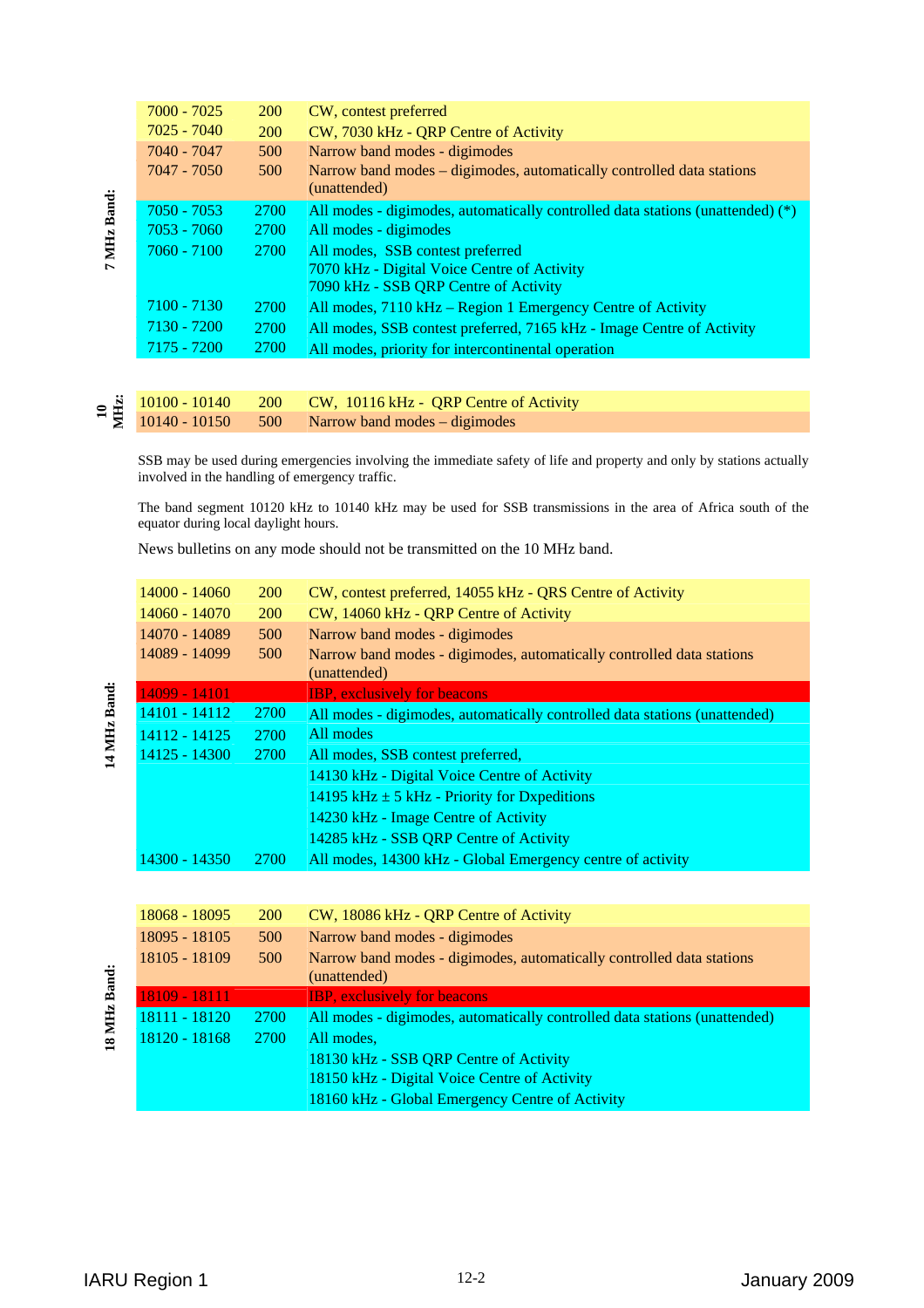| $21000 - 21070$<br>CW, 21055 kHz - QRS Centre of Activity<br><b>200</b><br>21060 kHz - QRP Centre of Activity<br>Narrow band modes - digimodes<br>$21070 - 21090$<br>500<br>Narrow band modes - digimodes, automatically controlled data stations<br>$21090 - 21110$<br>500<br>(unattended)<br>21110 - 21120<br>2700<br>(unattended<br>21120 - 21149<br>500<br>Narrow band modes<br>$21149 - 21151$<br><b>IBP, exclusively for beacons</b><br>$21151 - 21450$<br>All modes, 21180 kHz - Digital Voice Centre of Activity<br>2700<br>21285 kHz - SSB QRP Centre of Activity |  |                                                                               |
|----------------------------------------------------------------------------------------------------------------------------------------------------------------------------------------------------------------------------------------------------------------------------------------------------------------------------------------------------------------------------------------------------------------------------------------------------------------------------------------------------------------------------------------------------------------------------|--|-------------------------------------------------------------------------------|
|                                                                                                                                                                                                                                                                                                                                                                                                                                                                                                                                                                            |  |                                                                               |
|                                                                                                                                                                                                                                                                                                                                                                                                                                                                                                                                                                            |  |                                                                               |
|                                                                                                                                                                                                                                                                                                                                                                                                                                                                                                                                                                            |  |                                                                               |
|                                                                                                                                                                                                                                                                                                                                                                                                                                                                                                                                                                            |  |                                                                               |
|                                                                                                                                                                                                                                                                                                                                                                                                                                                                                                                                                                            |  | All modes (excluding SSB) - digimodes, automatically controlled data stations |
|                                                                                                                                                                                                                                                                                                                                                                                                                                                                                                                                                                            |  |                                                                               |
|                                                                                                                                                                                                                                                                                                                                                                                                                                                                                                                                                                            |  |                                                                               |
|                                                                                                                                                                                                                                                                                                                                                                                                                                                                                                                                                                            |  |                                                                               |
|                                                                                                                                                                                                                                                                                                                                                                                                                                                                                                                                                                            |  |                                                                               |
|                                                                                                                                                                                                                                                                                                                                                                                                                                                                                                                                                                            |  | 21340 kHz - Image Centre of Activity                                          |
| 21360 kHz - Global Emergency Centre of Activity                                                                                                                                                                                                                                                                                                                                                                                                                                                                                                                            |  |                                                                               |

24925 - 24929 500 Narrow band modes - digimodes, automatically controlled data stations

24931 - 24940 2700 All modes - digimodes, automatically controlled data stations (unattended)

24940 - 24990 2700 All modes, 24960 kHz - Digital Voice Centre of Activity

24890 - 24915 200 CW, 24906 kHz - QRP centre of activity

(unattended)  $29 - 24931$  **IBP**, exclusively for beacons

24915 - 24925 500 Narrow band modes - digimodes

 **24 MHz Band:**  24 MHz Band:

 **21 MHz Band:** 

21 MHz Band:

| 28000 - 28070   | <b>200</b> | CW, 28055 kHz - ORS Centre of Activity<br>28060 kHz - QRP Centre of Activity       |
|-----------------|------------|------------------------------------------------------------------------------------|
| 28070 - 28120   | 500        | Narrow band modes - digimodes                                                      |
| 28120 - 28150   | 500        | Narrow band modes - digimodes, automatically controlled data stations (unattended) |
| 28150 - 28190   | 500        | Narrow band modes                                                                  |
| 28190 - 28199   |            | <b>IBP</b> , regional time shared beacons                                          |
| 28199 - 28201   |            | <b>IBP</b> , worldwide time shared beacons                                         |
| 28201 - 28225   |            | IBP, continuous duty beacons                                                       |
| 28225 - 28300   | 2700       | All modes - beacons                                                                |
| 28300 - 28320   | 2700       | All modes - digimodes, automatically controlled data stations (unattended)         |
| 28320 - 29200   | 2700       | All modes.                                                                         |
|                 |            | 28330 kHz - Digital Voice Centre of Activity                                       |
|                 |            | 28360 kHz - SSB ORP Centre of Activity                                             |
|                 |            | 28680 kHz - Image Centre of Activity                                               |
| 29200 - 29300   | 6000       | All modes - digimodes, automatically controlled data stations (unattended)         |
| 29300 - 29510   | 6000       | Satellite-downlink                                                                 |
| $29510 - 29520$ |            | <b>Guard channel</b>                                                               |
| $29520 - 29550$ | 6000       | All modes - $FM$ simplex $-10$ kHz channels                                        |
| $29560 - 29590$ | 6000       | All modes - FM repeater input (RH1 – RH4)                                          |
| 29600           | 6000       | All modes - FM calling channel                                                     |
| $29610 - 29650$ | 6000       | All modes - $FM$ simplex $-10$ kHz channels                                        |
| 29660 - 29700   | 6000       | All modes - FM repeater outputs $(RH1 - RH4)$                                      |

 Member societies should advise operators not to transmit on frequencies between 29.3 and 29.51 MHz to avoid interference to amateur satellite downlinks.

 Preferred NBFM operating frequencies on each 10 kHz from 29.210 to 29.290 MHz inclusive should be used. A deviation of  $\pm 2.5$  kHz being used with 2.5 kHz as maximum modulation frequency.